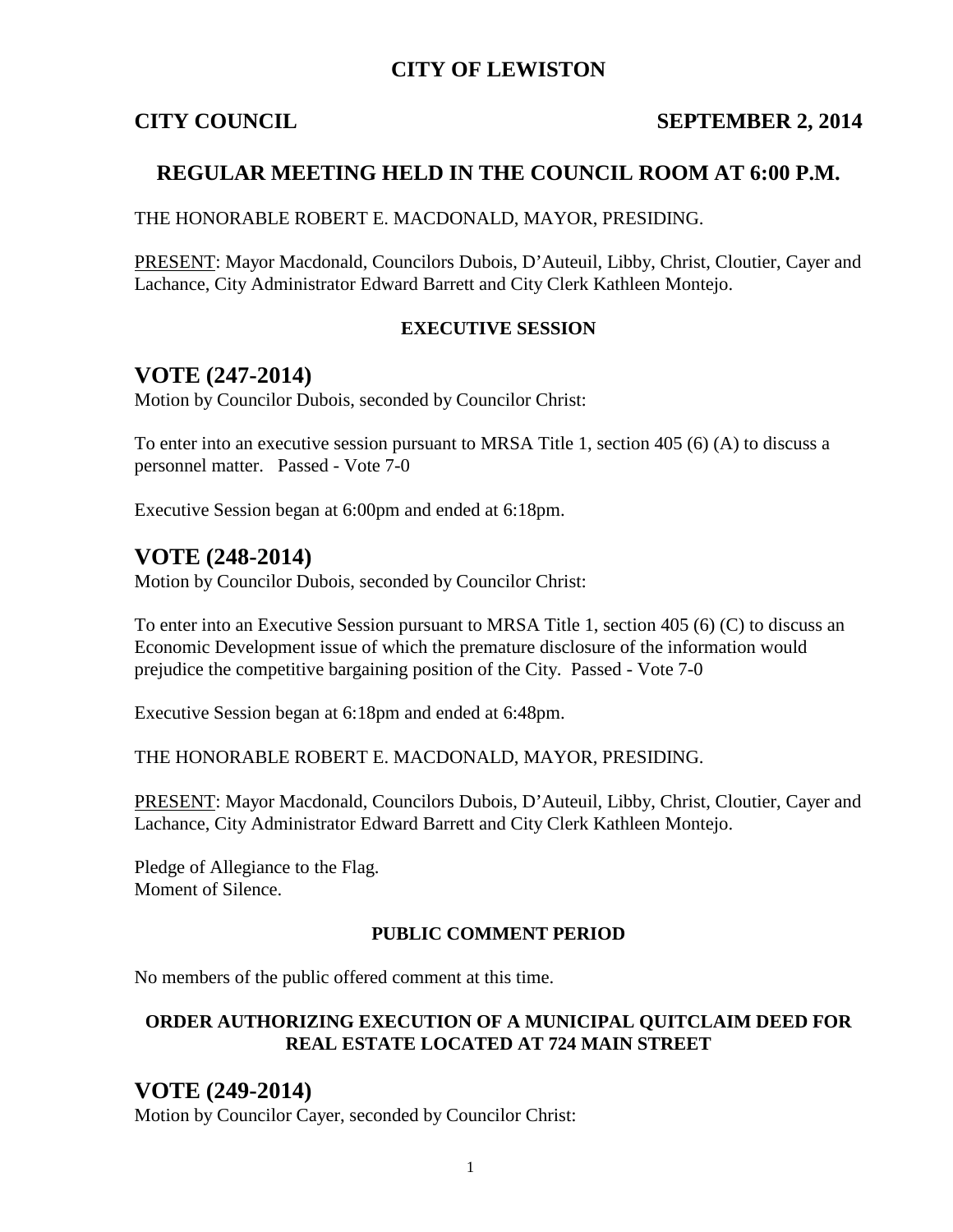To approve the Order authorizing execution of a municipal quitclaim deed for real estate located at 724 Main Street:

Whereas, the owner, Maine Urban Properties Inc., failed to pay its utility bill on a timely basis for 724 Main Street (Tax Map 169, Lot 2, Parcel 00-007487); and

Whereas, a water lien was filed on June 25, 2009 (Book 7728 Page 281) and matured on December 25, 2010 in the amount of \$146.49; and

Whereas, a sewer lien was filed on June 25, 2009 (Book 7729 Page 37) and matured on December 25, 2010 in the amount of \$190.38; and

Whereas, payment was received in full on April 24, 2014;

Now, Therefore, Be It Ordered by the City Council of the City of Lewiston that the issuance of a quitclaim deed for 724 Main Street is hereby authorized to release the City's interest in the property back to the owner.

Passed - Vote 7-0

### **REQUEST FROM THE KORA SHRINE FOR USE OF CITY SERVICES AND A WAIVER OF PARKING GARAGE FEES REGARDING THE ORGANIZATION'S NOVEMBER FEZTIVAL OF TREES FUNDRAISING EVENT**

## **VOTE (250-2014)**

Motion by Councilor Cayer, seconded by Councilor Christ:

To approve the request submitted by the Lewiston Kora Shrine for use of city services and a waiver of parking garage fees for the organization's November Feztival of Trees fundraising event.

Passed - Vote 7-0

## **AUTHORIZATION TO ACCEPT TRANSFER OF FORFEITURE FUNDS**

## **VOTE (251-2014)**

Motion by Councilor Cayer, seconded by Councilor Christ:

That pursuant to Title 15, Maine Revised Statutes Annotated, Section 5824(3) and Section 5822(4)(A), the City Council hereby acknowledges and approves of the transfer of items as outlined on the attached listing, less administrative fees or any portion thereof, in the cases of US Department of Justice Drug Enforcement Administration vs the cases outlined on the attached listing. Being funds forfeited pursuant to court process. It is further acknowledged that these funds shall be credited to the 'City of Lewiston Drug Enforcement Program' account.

Passed - Vote 7-0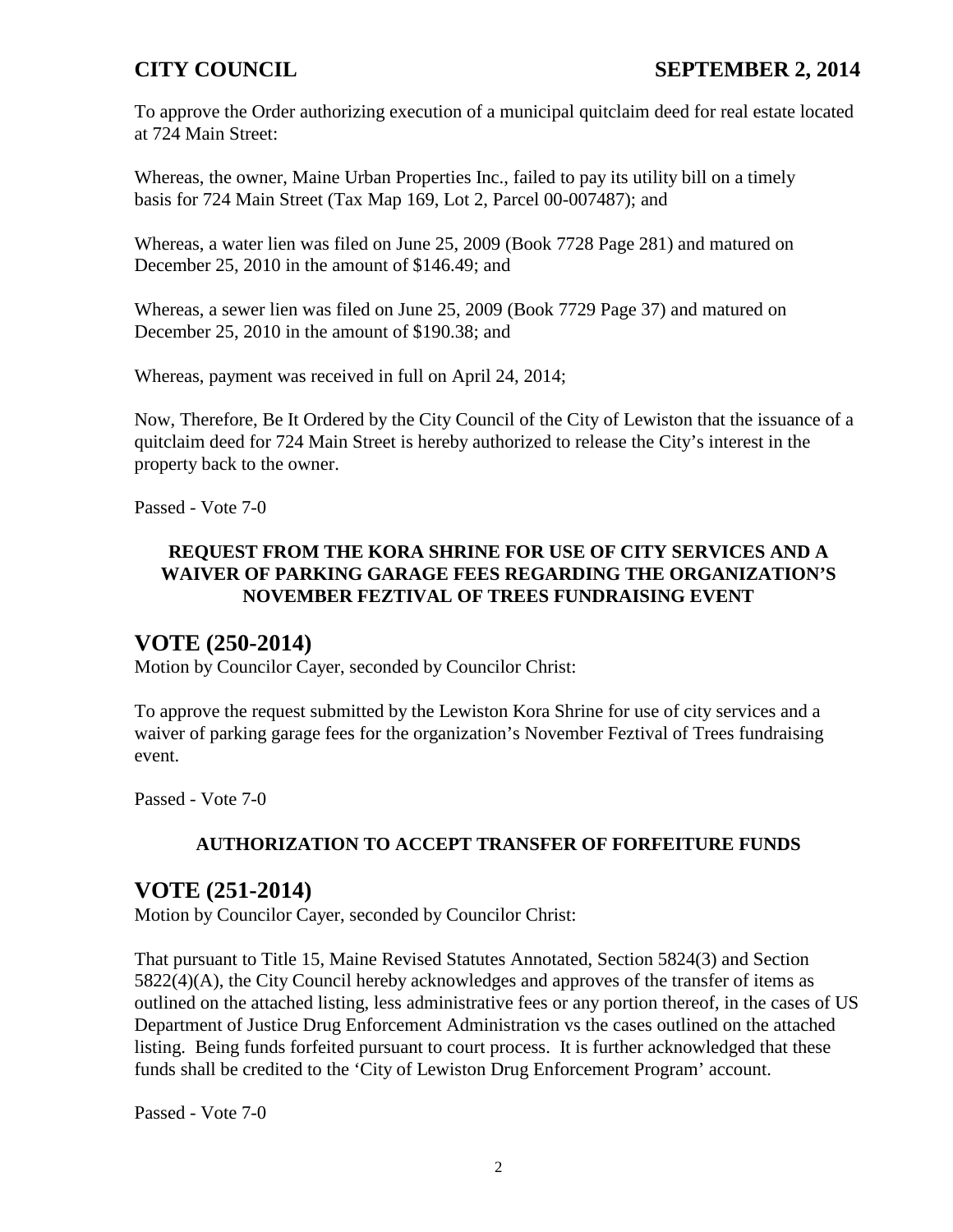### **AMENDMENTS TO THE CITY POLICY MANUAL REGARDING THE COMMERCIAL LOAN PROGRAM POLICY**

## **VOTE (252-2014)**

Motion by Councilor Cayer, seconded by Councilor Christ:

To amend the Commercial Loan Program Policy regarding Life Safety Grant/Loan Program, Policy Manual Number 27, as recommended by the Community Development Department staff and the City Administrator. Passed - Vote 7-0

#### **PUBLIC HEARING ON THE RENEWAL APPLICATION FOR A SPECIAL AMUSEMENT PERMIT FOR LIVE ENTERTAINMENT FOR THE ANDROSCOGGIN BANK COLISEE, 190 BIRCH STREET**

Mayor Macdonald opened the public hearing to receive citizen input and comment. No members of the public spoke for or against this issue. Mayor Macdonald then closed the hearing.

# **VOTE (253-2014)**

Motion by Councilor Libby, seconded by Councilor Cloutier:

To grant a Special Amusement permit for live entertainment to The Androscoggin Bank Colisee, 190 Birch Street. Passed - Vote 7-0

### **PUBLIC HEARING FOR APPROVAL OF AN OUTDOOR CONCERT AT DUFRESNE PLAZA FOR THE GREAT FALLS YOGA FESTIVAL ON SEPTEMBER 13, 2014**

Mayor Macdonald opened the public hearing to receive citizen input and comment. No members of the public spoke for or against this issue. Mayor Macdonald then closed the hearing.

# **VOTE (254-2014)**

Motion by Councilor Cloutier, seconded by Councilor Libby:

To conduct a public hearing on an application from the YWCA for an outdoor concert to be held at Dufresne Plaza on Saturday, September 13 for the Great Falls Yoga Festival, and to authorize a permit for an Outdoor Entertainment Event, as required by the City Code of Ordinances, Chapter 10, Article 1, Section 10-3, to the YWCA for the outdoor concert, contingent upon positive recommendations from the Recreation Department, Police Department, Fire Department, Code/Land Use Officer and Code/Health Officer regarding compliance with all regulations, and compliance with all City ordinances. Passed – Vote 7-0

#### **APPROVING EASEMENTS AND VARIOUS RIGHT OF WAY AND PARKING CHANGES ASSOCIATED WITH THE BATES COLLEGE PROJECT TO CONSTRUCT TWO DORMITORIES ON CAMPUS AVENUE AND CENTRAL AVENUE**

Councilor Cloutier recused herself citing a conflict of interest as an employee of Bates College. Public Works Director David Jones and City Planner David Hediger, along with Bates College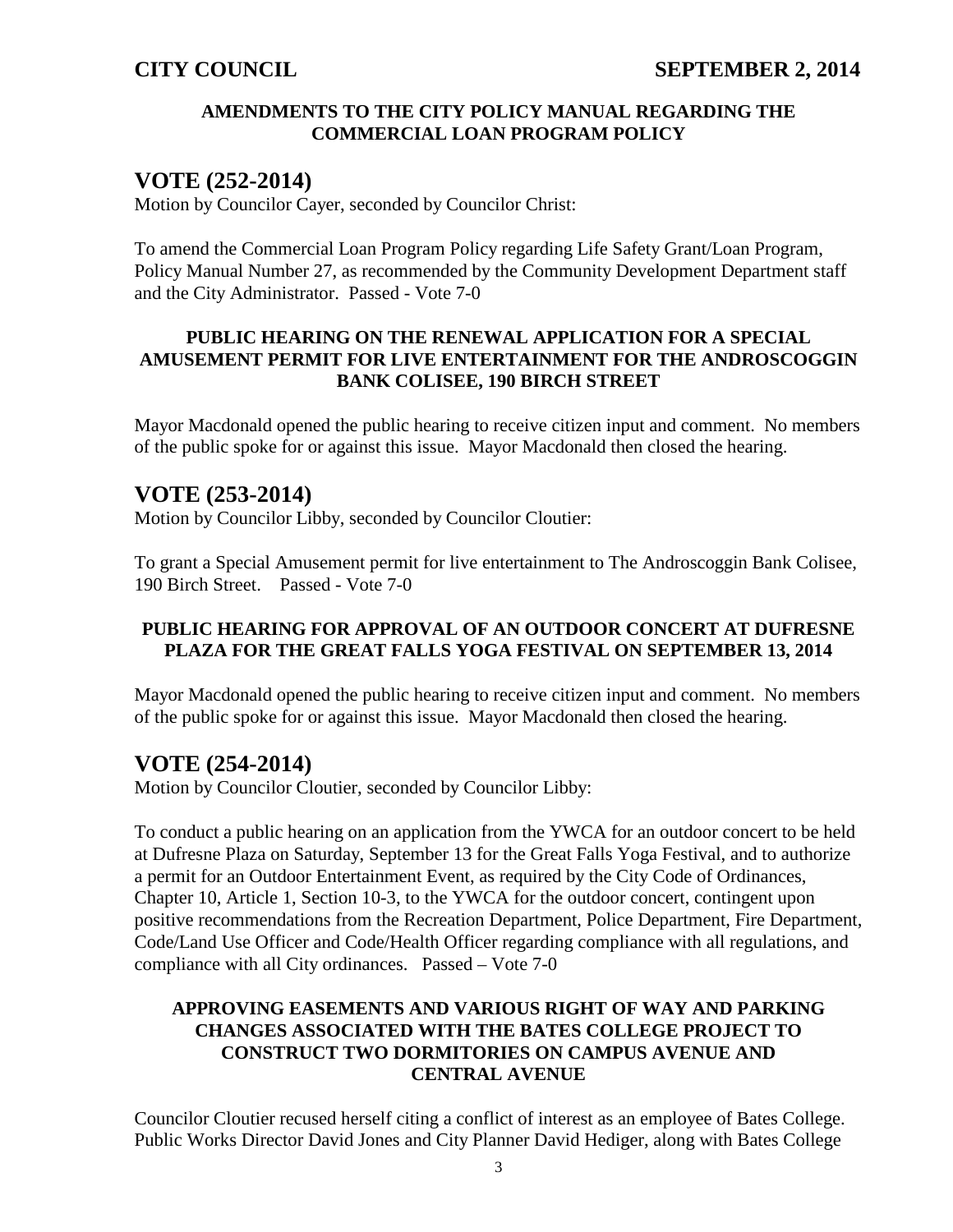representatives, provided background information for these agenda items.

# **VOTE (255-2014)**

Motion by Councilor Libby, seconded by Councilor Cayer:

To approve the Order authorizing the City Administrator to develop, approve and execute documents issuing and accepting easements associated with the Bates College Dormitory project:

Whereas, Bates College proposed a project to construct two (2) new residence halls (dormitories) with a total of 230-250 beds, a campus store and a mail room; and

Whereas, the project will require several easements for both the City and Bates College; and

Whereas, the Planning Board at their meeting on July 28, 2014 approved the project with 9 conditions as identified City Planner David Hediger's letter dated July 31, 2014; and

Whereas, the City has agreed to allow Bates College to narrow a portion of Franklin Street from 30-34 feet wide to 26 feet wide (2-11 foot travel lanes and 2-2 foot gutters) as approved by the Director of Public Works; and will provide an easement allowing Bates to improve the sidewalk and landscaping in the area to provide a safer and more attractive pedestrian access, which the College will maintain at their own expense; and

Whereas, Bates College has agreed to provide the City with sidewalk easements along Campus Avenue and Central Avenue where the sidewalk will straddle the property lines; and

Whereas, Bates College has agreed to maintain the sidewalk on Campus Avenue between Bardwell Street and Central Avenue at their own cost; and

Whereas, the City agrees to provide Bates College with a 15 foot wide utility easement to cross Bardwell Street, Franklin Street (two (2) locations) and Campus Avenue; and

Whereas, the City agrees to provide Bates College with a stormwater pipe easement for their stormwater pipe crossing Franklin Street and Bardwell Street; and

Whereas, Bates College has agreed to provide the City with a stormwater easement for the catch basin located on the property of 96 Bardwell St and the associated piping that crosses 129 Nichols Street to Nichols Street where the pipe connects to the City's stormwater collection system; and

Whereas, the Bates College shall record all the easements in the Androscoggin County Registry of Deeds;

Now, therefore, be it Ordered by the City Council of the City of Lewiston that the City Administrator is Authorized to execute any documents to complete the agreement and issue/receive the easements as described in the completed easement deeds.

Passed - Vote 7-0

## **VOTE (256-2014)**

Motion by Councilor Libby, seconded by Councilor Christ:

To approve the Resolve indicating the support of the City Council for various changes involving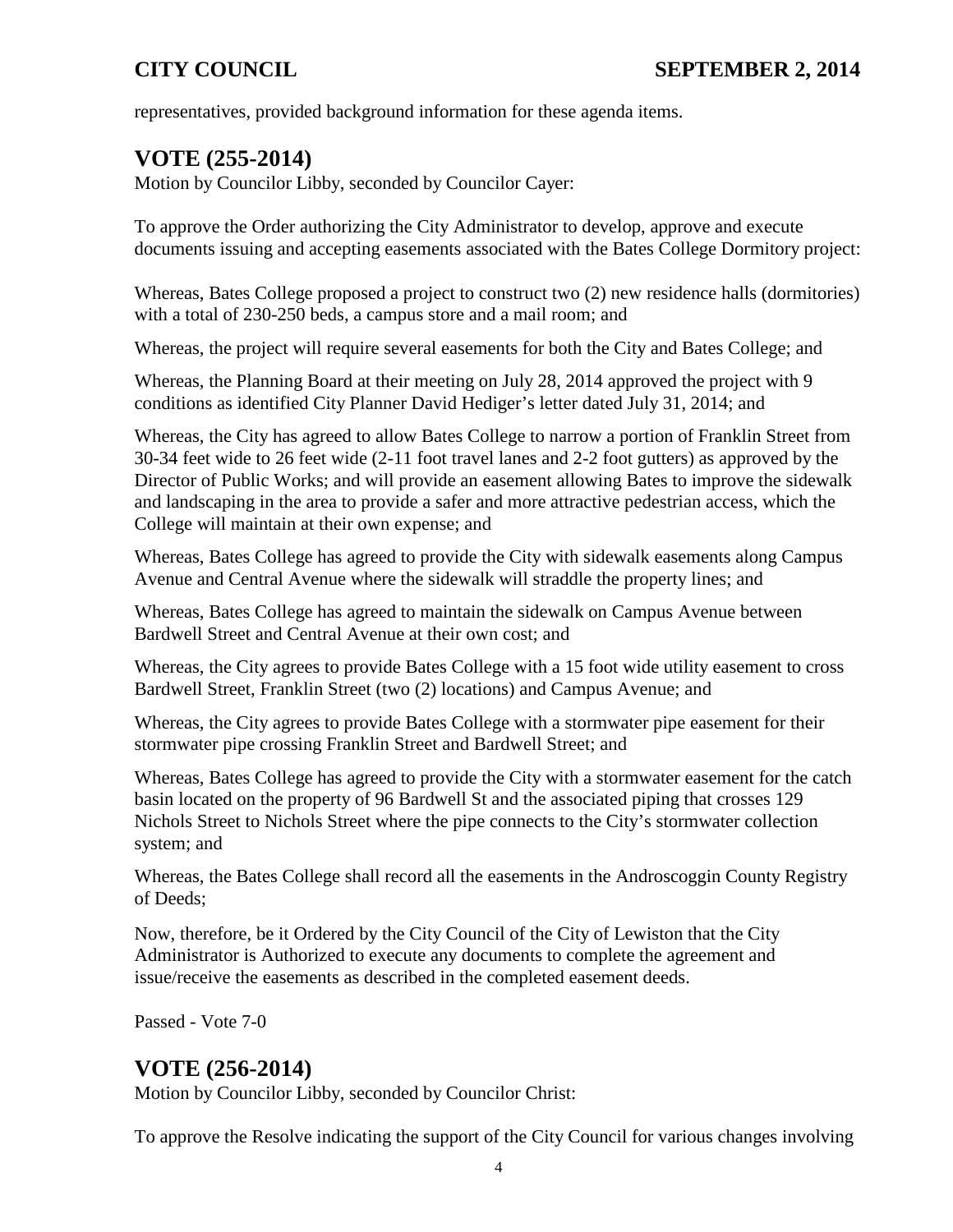bike/pedestrian striping, on-street parking, curb extensions, and other right-of-way modifications associated with the Bates College dormitory project:

Whereas, Bates College is planning to develop two dormitories located at 55 and 65 Campus Avenue; and

Whereas, as a result of this project, Bates is requesting that certain changes be made to Campus and Central affecting such items as on- street parking, right of way modification, striping, and signage; and

Whereas, these improvements have been reviewed and are recommended by the Planning Board and supported by City-staff; and

Whereas, prior to the issuance of a building permit, the City Council must indicate support for these changes;

Now, therefore, be It Resolved by the City Council of the City of Lewiston that the following changes involving bike/pedestrian striping, changes to on-street parking, curb extensions, and other right-of-way modifications are hereby supported and staff is directed to work with Bates College to implement them and, where necessary, to prepare the Council actions required for them to be implemented:

#### Bike/pedestrian striping

- Paint Sharrow marking in Campus Ave 50' from the intersections at College Street and at Central Ave.
- Paint a double yellow solid line down the center of Campus Avenue between College Street and Central Avenue.
- Paint ladder style pedestrian crosswalks with handicap ramps at three locations on Campus Ave, and on the south side of Campus Ave at the intersections with Central Ave, Bardwell Street and Franklin Street.

Elimination of on street Parking: There will be a net addition of 10 new parking spaces in the development area after compensating for the loss of 14 on-street spaces.

#### Curb extensions and other right-of way modifications

- o Curb extensions on Campus Ave at the painted crosswalks noted above are proposed for pedestrian safety and will require adjustments to the no parking signs in the area resulting in changes to the inventory of on-street parking.
- o Narrowing of Franklin Street to 26' wide from Campus Ave to a point near the north entrance of the proposed parking lot will require adjustments to the no parking signs in the area resulting in changes to the inventory of on-street parking.

#### Summary of On-Street parking changes in the development area

- o There will be a net loss of 14 parking spaces
	- Central Ave. net loss of 4 spaces
	- Campus Ave. net gain of 2 spaces
	- Bardwell Street net gain of 6 spaces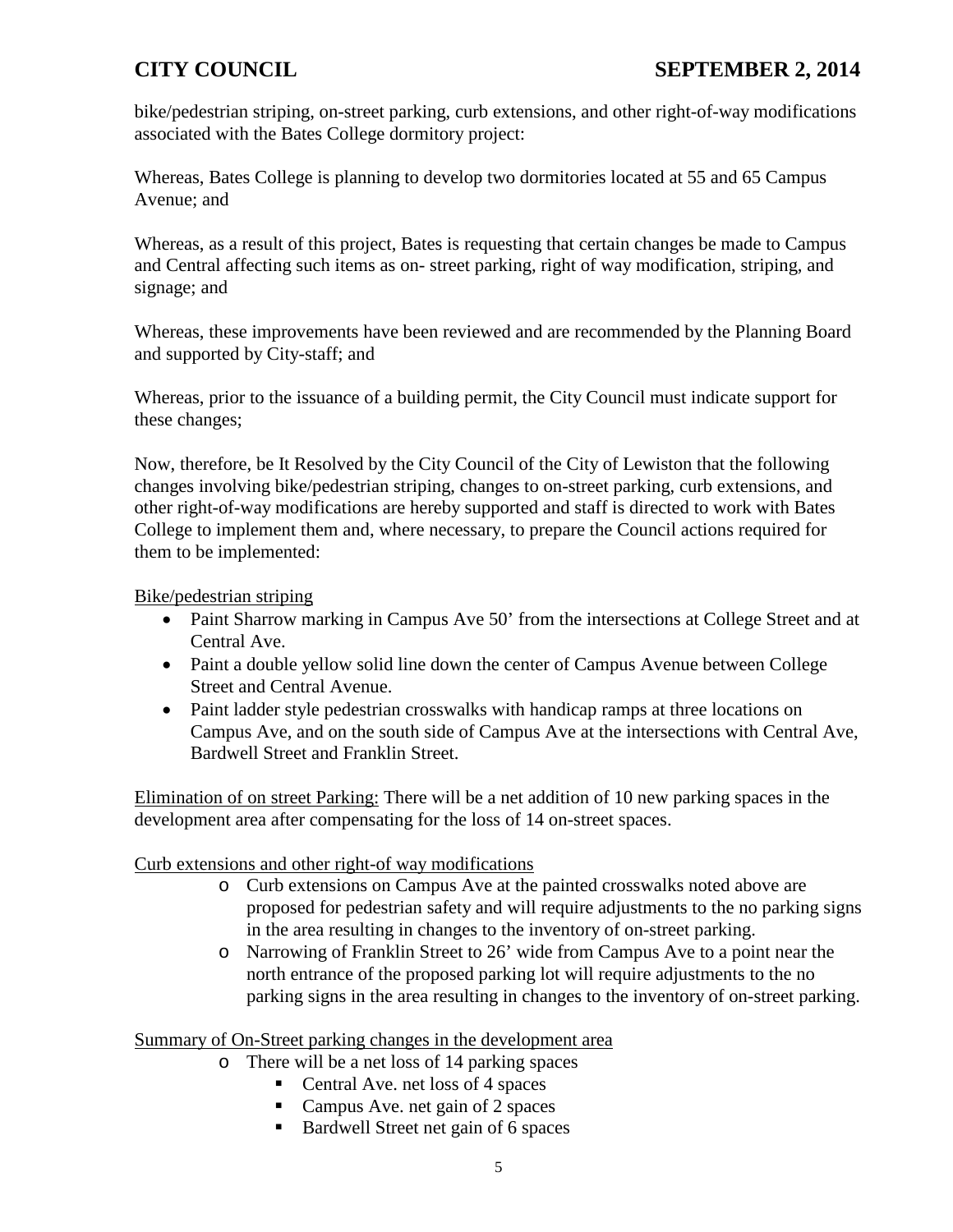Franklin Street net loss of 18 spaces

#### Summary of Off-Street parking changes in the development area

o There will be 24 new parking spaces in the development area that will be added to the total campus inventory

#### Signage

- New signage is proposed as identified on the attached map indicating signage for:
	- o Pedestrian Crossings
	- o No parking here to corner
	- o School Zone
	- o Stop signs

Passed - Vote 7-0

#### **CONDEMNATION HEARING FOR THE BUILDING LOCATED AT 233 LINCOLN STREET**

Gil Arsenault, Director of Planning and Code Enforcement, and Tom Maynard, Code Enforcement Officer, provided their professional background credentials regarding their working knowledge of building codes and building safety. Mr. Arsenault and Mr. Maynard then reviewed the City's efforts to communicate with the building owners and to work with them to resolve the numerous outstanding safety violations. They then outlined the condition of the building noting it is unsafe for habitation and is a danger to the neighborhood. They also showed photographs documenting the code violations and safety concerns. No members of the Council personally know the property owner and therefore do not have a conflict of interest for this hearing. No one representing the property owner was present for the hearing.

# **VOTE (257-2014)**

Motion by Councilor Cloutier, seconded by Councilor Libby:

With regard to the property at 233 Lincoln Street, to adopt the Findings of Fact, Conclusions of Law and Order of Demolition proposed by the City Planning and Code Enforcement Department, which Order establishes the corrective action to be taken by the property owner and the time frame for taking such action, and which authorizes the City Administrator to take such corrective action if the property owner fails to do so, and to recoup the City's costs through a special tax or collective action. Passed - Vote 7-0

### **CONDEMNATION HEARING FOR THE BUILDING LOCATED AT 248 LINCOLN STREET**

Gil Arsenault, Director of Planning and Code Enforcement, and Tom Maynard, Code Enforcement Officer, provided their professional background credentials regarding their working knowledge of building codes and building safety. Mr. Arsenault and Mr. Maynard then reviewed the City's efforts to communicate with the building owners and to work with them to resolve the numerous outstanding safety violations. They then outlined the condition of the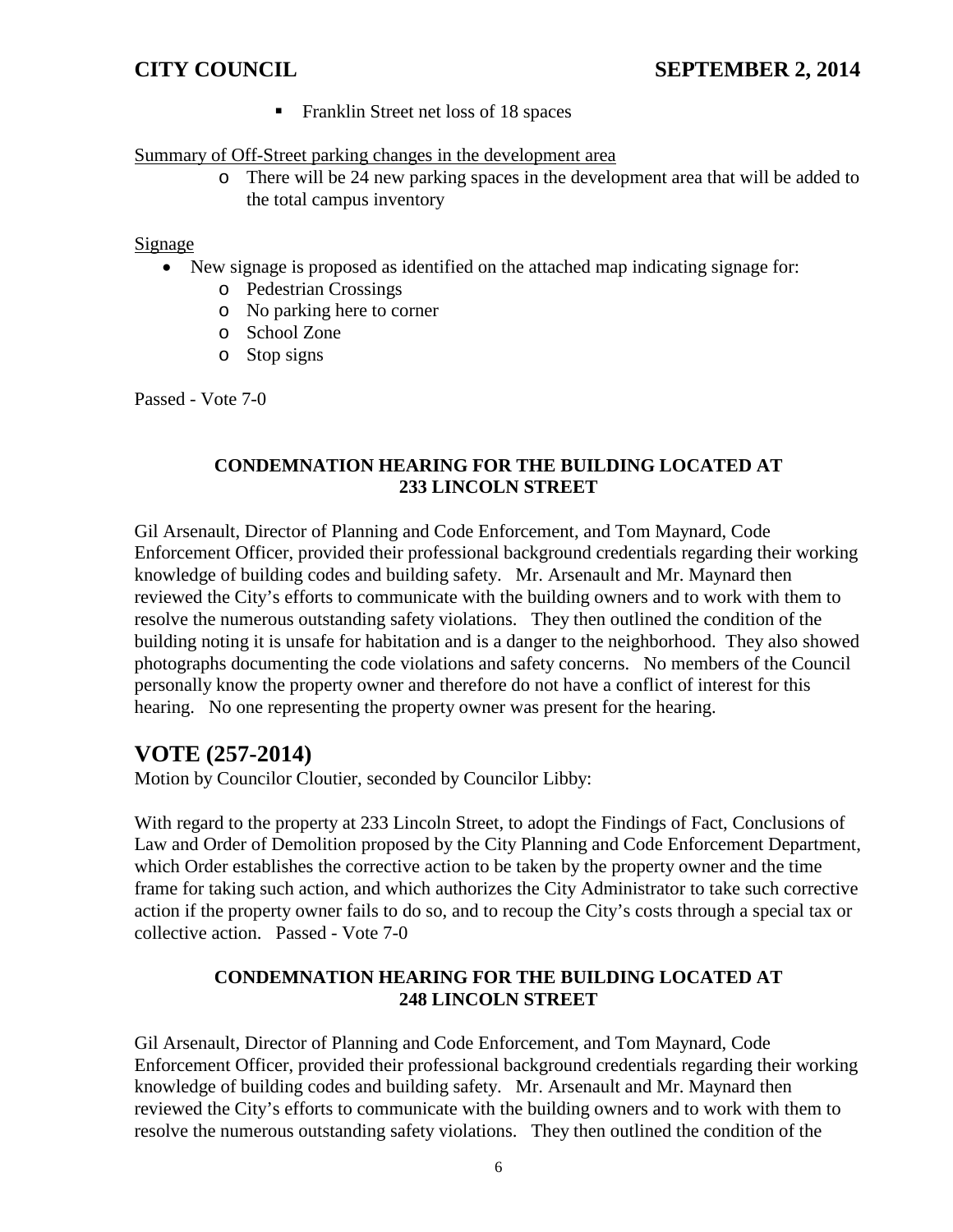building noting it is unsafe for habitation and is a danger to the neighborhood. They also showed photographs documenting the code violations and safety concerns. No members of the Council personally know the property owner and therefore do not have a conflict of interest for this hearing. No one representing the property owner was present for the hearing.

# **VOTE (258-2014)**

Motion by Councilor Cloutier, seconded by Councilor Libby:

With regard to the property at 248 Lincoln Street, to adopt the Findings of Fact, Conclusions of Law and Order of Demolition proposed by the City Planning and Code Enforcement Department, which Order establishes the corrective action to be taken by the property owner and the time frame for taking such action, and which authorizes the City Administrator to take such corrective action if the property owner fails to do so, and to recoup the City's costs through a special tax or collective action. Passed - Vote 7-0

#### **CONDEMNATION HEARING FOR THE BUILDING LOCATED AT 390 LINCOLN STREET**

Gil Arsenault, Director of Planning and Code Enforcement, and Tom Maynard, Code Enforcement Officer, provided their professional background credentials regarding their working knowledge of building codes and building safety. Mr. Arsenault and Mr. Maynard then reviewed the City's efforts to communicate with the building owners and to work with them to resolve the numerous outstanding safety violations. They then outlined the condition of the building noting it is unsafe for habitation and is a danger to the neighborhood. They also showed photographs documenting the code violations and safety concerns. No members of the Council personally know the property owner and therefore do not have a conflict of interest for this hearing. No one representing the property owner was present for the hearing.

# **VOTE (259-2014)**

Motion by Councilor Lachance, seconded by Councilor Cayer:

With regard to the property at 390 Lincoln Street, to adopt the Findings of Fact, Conclusions of Law and Order of Demolition proposed by the City Planning and Code Enforcement Department, which Order establishes the corrective action to be taken by the property owner and the time frame for taking such action, and which authorizes the City Administrator to take such corrective action if the property owner fails to do so, and to recoup the City's costs through a special tax or collective action. Passed - Vote 7-0

### **CONDEMNATION HEARING FOR THE BUILDING LOCATED AT 66 RIVER STREET**

Gil Arsenault, Director of Planning and Code Enforcement, and Tom Maynard, Code Enforcement Officer, provided their professional background credentials regarding their working knowledge of building codes and building safety. Mr. Arsenault and Mr. Maynard then reviewed the City's efforts to communicate with the building owners and to work with them to resolve the numerous outstanding safety violations. They then outlined the condition of the building noting it is unsafe for habitation and is a danger to the neighborhood. They also showed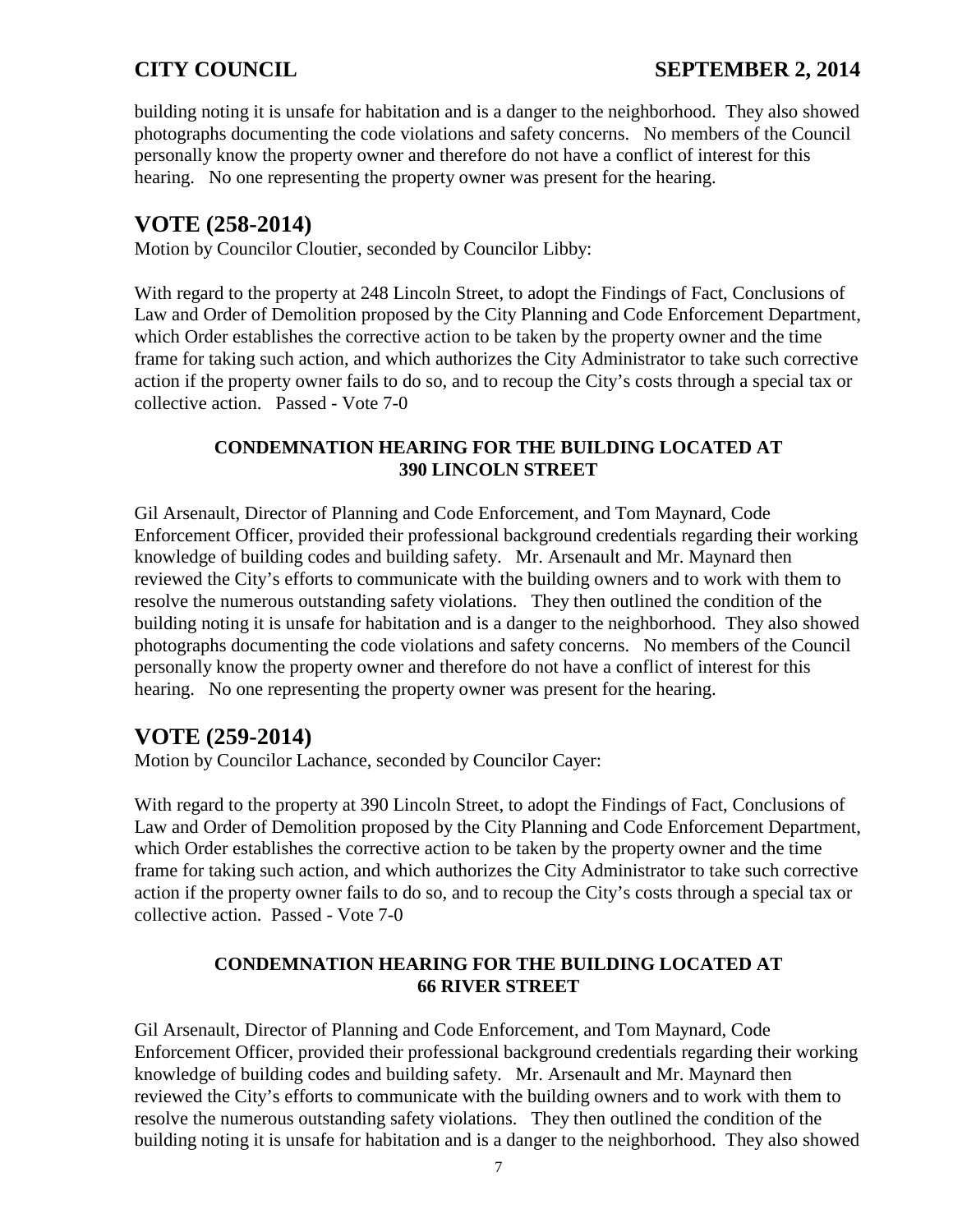photographs documenting the code violations and safety concerns. No members of the Council personally know the property owner and therefore do not have a conflict of interest for this hearing. No one representing the property owner was present for the hearing.

## **VOTE (260-2014)**

Motion by Councilor Libby, seconded by Councilor Cloutier:

With regard to the property at 66 River Street, to adopt the Findings of Fact, Conclusions of Law and Order of Demolition proposed by the City Planning and Code Enforcement Department, which Order establishes the corrective action to be taken by the property owner and the time frame for taking such action, and which authorizes the City Administrator to take such corrective action if the property owner fails to do so, and to recoup the City's costs through a special tax or collective action. Passed - Vote 7-0

#### **CONDEMNATION HEARING FOR THE BUILDING LOCATED AT 2 SUMMER STREET**

Gil Arsenault, Director of Planning and Code Enforcement, and Tom Maynard, Code Enforcement Officer, provided their professional background credentials regarding their working knowledge of building codes and building safety. Mr. Arsenault and Mr. Maynard then reviewed the City's efforts to communicate with the building owners and to work with them to resolve the numerous outstanding safety violations. They then outlined the condition of the building noting it is unsafe for habitation and is a danger to the neighborhood. They also showed photographs documenting the code violations and safety concerns. No members of the Council personally know the property owner and therefore do not have a conflict of interest for this hearing. No one representing the property owner was present for the hearing.

# **VOTE (261-2014)**

Motion by Councilor Cayer, seconded by Councilor Christ:

With regard to the property at 2 Summer Street, to adopt the Findings of Fact, Conclusions of Law and Order of Demolition proposed by the City Planning and Code Enforcement Department, which Order establishes the corrective action to be taken by the property owner and the time frame for taking such action, and which authorizes the City Administrator to take such corrective action if the property owner fails to do so, and to recoup the City's costs through a special tax or collective action. Passed - Vote 7-0

### **ORDER AUTHORIZING THE CITY ADMINISTRATOR TO EXECUTE AN AGREEMENT WITH CMP TO ACCEPT \$175,000 FOR THE RECONSTRUCTION OF LARRABEE ROAD INCLUDING INSTALLATION OF A CULVERT AND APPROPRIATING THESE FEES FOR THAT PURPOSE**

## **VOTE (262-2014)**

Motion by Councilor Libby, seconded by Councilor Cayer:

To approve the Order authorizing the City Administrator to execute an Agreement with CMP to accept \$175,000 for the reconstruction of Larrabee Road including installation of a culvert and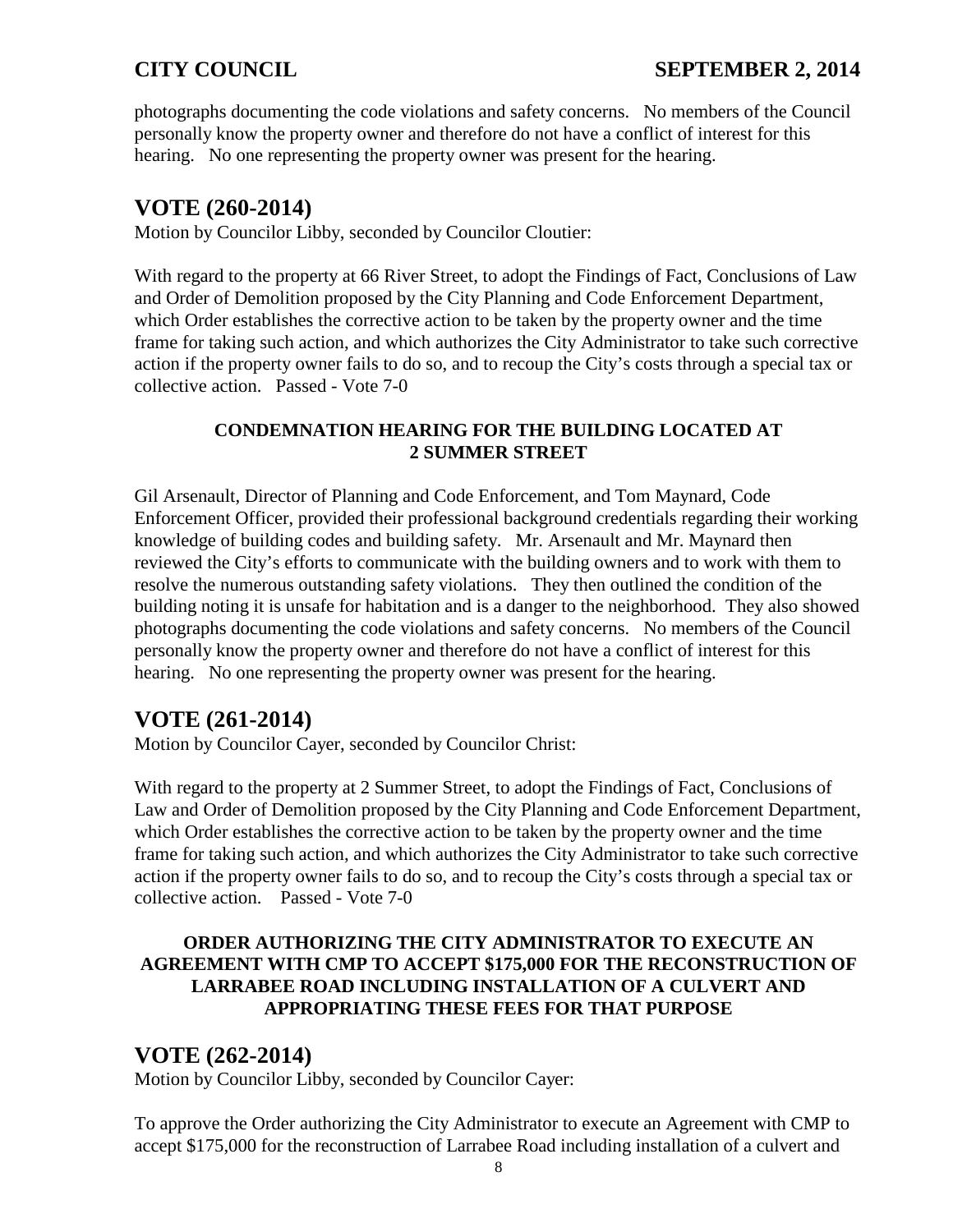appropriating these fees for that purpose:

Whereas, Central Maine Power (CMP) Company's Maine Power Reliability Program included the construction of a major substation at the end of Larrabee Road in Lewiston; and

Whereas, Larrabee Road was originally a rural residential street that was not designed to carry the heavy trucks and equipment used during the construction project; and

Whereas, the City brought this to the attention of CMP's project managers early in the process and negotiated with them to pay for repairs to the road required as a result of the project; and

Whereas, the City and CMP representatives have negotiated an agreement where CMP will provide \$175,000 to the City to rehabilitate the roadway and replace a 48 inch culvert at the end of the roadway; and

Whereas, the attached document prepared by CMP or their representatives reflect this agreement;

Now, therefore, be it Ordered by the City Council of the City of Lewiston that the City Administrator or his designee is hereby authorized to complete and execute an agreement with CMP for the rehabilitation of Larrabee Road and installation of a culvert at the end of the roadway in a form substantially as attached hereto.

Be it Further Ordered, that there is hereby accepted and appropriated the \$175,000 payment from CMP, said funds to be used for the rehabilitation of Larrabee Road and installation of a culvert at the end of the roadway.

Passed - Vote 7-0

## **RESOLVE ADOPTING THE FRANKLIN PASTURE TRUSTEES' SIGN SPONSORSHIP PROGRAM**

# **VOTE (263-2014)**

Motion by Councilor Libby, seconded by Councilor Cloutier:

To approve the Resolve adopting the Franklin Pasture Trustees' Sign Sponsorship Program:

Whereas, the Franklin Pasture Athletic Complex needs immediate and substantial infrastructure improvements and additions as detailed in the Harriman Franklin Pasture Improvement Guide; and

Whereas, the total project estimate, including administrative support, contingency, and a future maintenance endowment, is \$5 million; and

Whereas, the Lewiston Athletic Foundation Trustees recognize that this level of funding cannot be born solely through the tax rate and desire to help raise the needed funds; and

Whereas, the Lewiston School Department has Administrative Policy EFDA and KHB with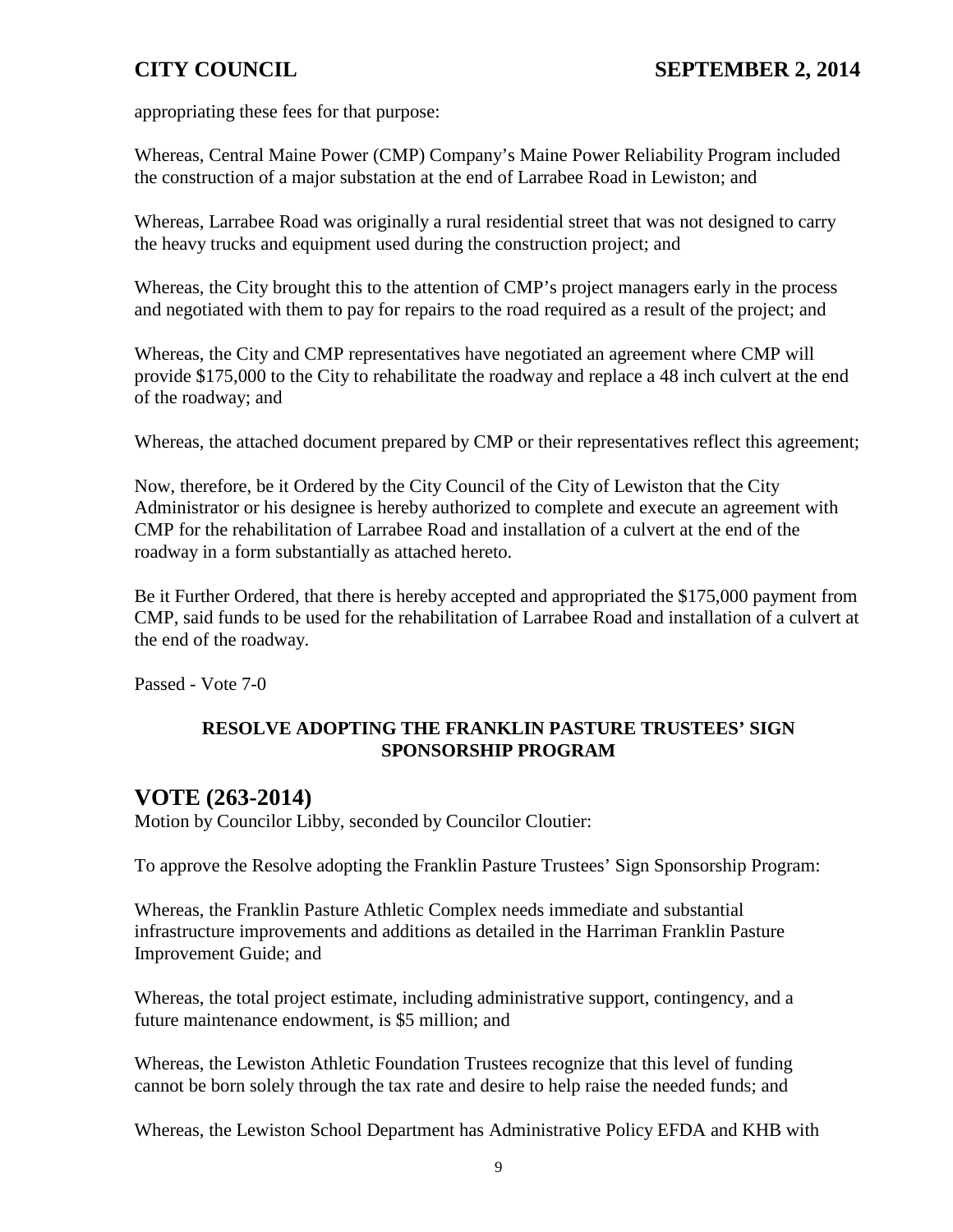which fundraising efforts, corporate sponsors, and donors must comply; and

Whereas, the Lewiston Athletic Foundation Trustees have developed various successful fundraising initiatives; and

Whereas, the Lewiston Athletic Foundation Trustees have created a Sign Sponsorship Program which is compliant with all applicable policies; and

Whereas, the program allows businesses to advertise through the use of signage throughout the complex at a one- or three-year rate; and

Whereas, all funds raised through this program will be dedicated to the Franklin Pasture Trustees' infrastructure and maintenance improvement initiative;

Now, Therefore, Be It Resolved by the City Council of the City of Lewiston that the Franklin Pasture Trustees' Sign Sponsorship Program is hereby approved and adopted.

Passed - Vote 7-0

#### **ORDER AUTHORIZING THE CITY ADMINISTRATOR TO EXECUTE A FIRST AMENDMENT TO THE AL (AUBURN LEWISTON) CONSORTIUM MUTUAL COOPERATION AGREEMENT TO FORM A CONSORTIUM UNDER THE HOME INVESTMENT PARTNERSHIP PROGRAM**

## **VOTE (264-2014)**

Motion by Councilor Libby, seconded by Councilor Lachance:

To approve the Order authorizing the City Administrator to execute a First Amendment to the AL (Auburn Lewiston) Consortium Mutual Cooperation Agreement to form a Consortium under the Home Investment Partnership Program:

Whereas, in June 2007, the City of Lewiston agreed to provide a HOME Investment Partnership Program ("HOME") loan to Pine Properties, LLC in the amount of \$200,000 to rehabilitate residential rental properties located on Pine Street; and

Whereas, over a period of approximately 12 months, the City loaned Pine Properties, LLC approximately \$180,000 based on invoices for property rehabilitation provided by Travis Soule, the principal owner of Pine Properties, LLC; and

Whereas, the City subsequently became aware that some of the work for which Pine Properties was reimbursed from HOME funds was not actually performed; and

Whereas, upon verifying that the work had not been performed, the City immediately notified officials of the United States Department of Housing and Urban Development ("HUD") and local law enforcement of the issue; and

Whereas, federal officials then instituted an investigation that eventually resulted in charges of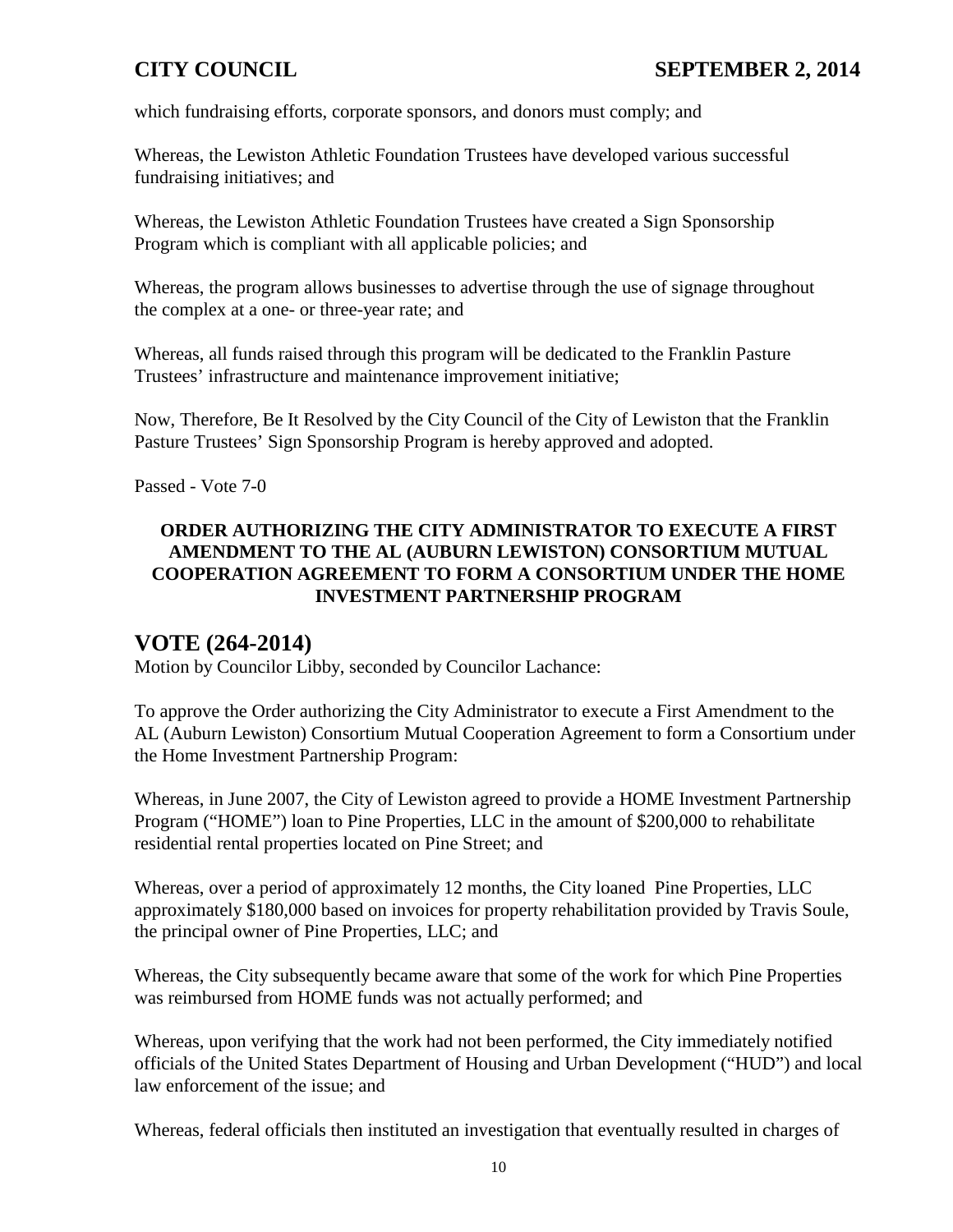making false claims and theft of public money against Travis Soule, who subsequently pleaded guilty in June of 2011 and was sentenced to 14 months in federal prison; and

Whereas, the City and its employees cooperated fully in this investigation and its associated legal proceedings; and

Whereas, of the \$180,000 in question, \$40,000 was subsequently recovered from a bank that improperly paid on a forged check endorsement; and

Whereas, in 2013, HUD officials notified the City of an administrative claim against it for reimbursement of the remaining \$140,000 in federal funds misused by Mr. Soule; and

Whereas, through negotiations with HUD, the City has agreed to a settlement pursuant to which a request will be made to HUD to permit repaying this amount through annual reductions in the amount of HOME funds that the City will receive over the next three years; and

Whereas, should HUD agree to this approach, a reduction in the annual grant may result in a reduction to the percentage of the grant allowed for administrative expenses, a reduction which would have a negative impact on the City of Auburn's ability to oversee the consortium; and

Whereas, recognizing this impact, the Cities wish to amend the existing Consortium agreement to hold Auburn harmless from any reduction in the administrative allowance by amending Section 4 (a) of the agreement;

- NOW, THEREFORE, in consideration of the mutual promises herein contained and other good and valuable considerations, receipt and sufficiency of which is hereby acknowledged, the parties hereby agree to this First Amendment to the AL (AUBURN LEWISTON) CONSORTIUM MUTUAL COOPERATION AGREEMENT TO FORM A CONSORTIUM UNDER THE HOME INVESTMENT PARTNERSHIP PROGRAM
- 1. Section 4 Funding Subsection (a) is hereby amended through the addition of the following:

"In the event of an agreement that allows the City of Lewiston to reimburse HUD for improperly expended HOME funds through a multi-year reduction in the Consortium's annual HOME grant, the administrative funds allocated from the grant to the City of Lewiston will be reduced annually by the amount required to ensure that the City of Auburn continues to receive a total administrative allocation of 7% of the grant funds that would have been received if the grant had not been reduced. Should the reimbursement arrangement continue beyond the term of this agreement, this adjustment to the administrative allocation shall survive the term of this agreement and be incorporated into any subsequent agreement."

Passed - Vote 7-0

### **CITY COUNCIL OPTIONS REGARDING THE IMPLEMENTATION OF THE CITIZEN PETITION FOR THE ADOPTION OF THE PROPOSED ORDINANCE**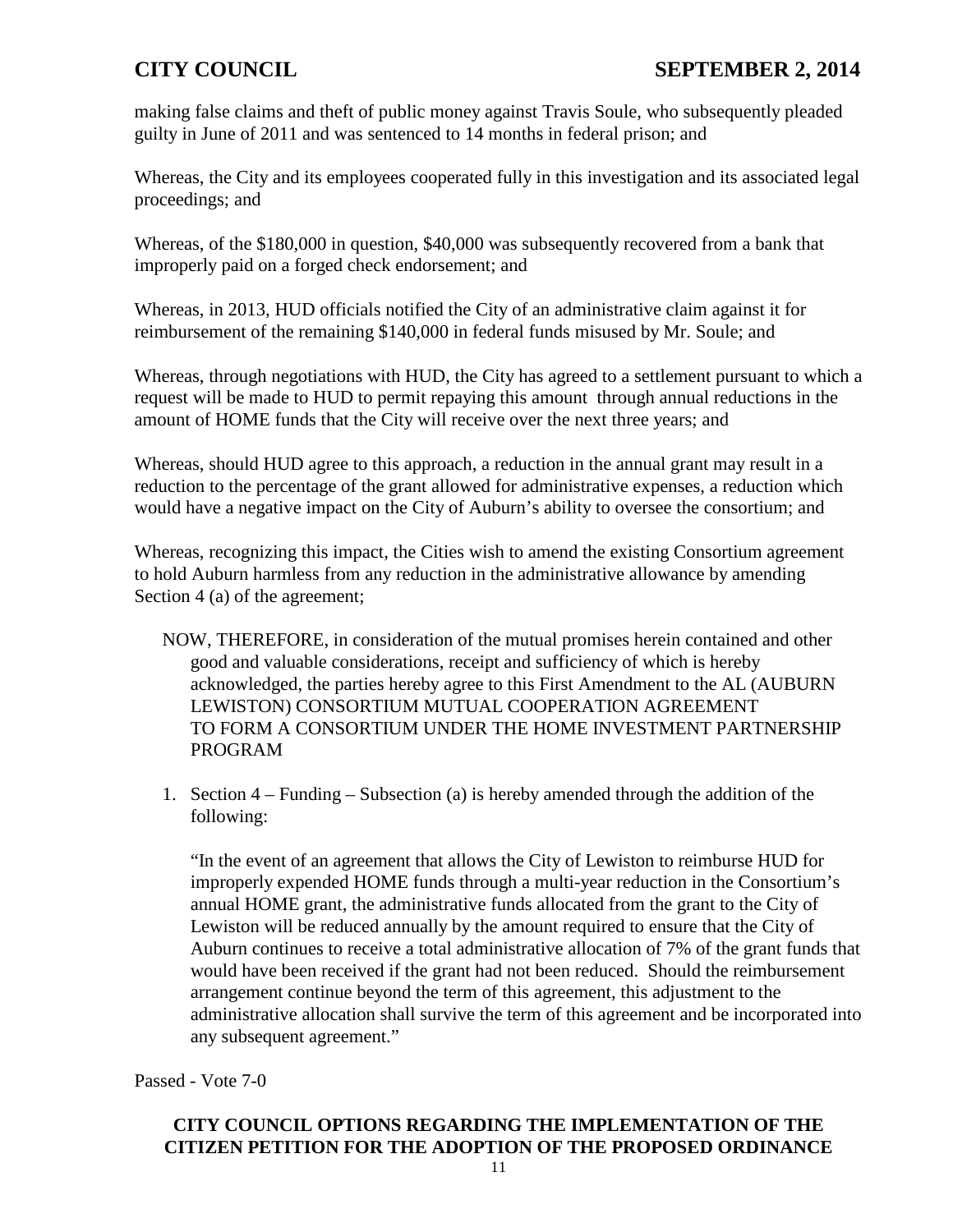## **REGARDING THE USE OF MARIJUANA BY PERSONS 21 YEARS OF AGE OR OLDER**

# **VOTE (265-2014)**

Motion by Councilor Libby, seconded by Councilor Christ:

To approve the Order authorizing a Special Municipal Election to be held on Tuesday, November 4 for the purpose of holding a municipal referendum regarding the adoption of the proposed ordinance regarding the Use of Marijuana by Persons 21 Years of Age or Older:

Whereas, on June 4, 2014, a petition application was filed by ten registered voters to initiate the City's referendum process regarding the adoption of an ordinance regarding the Use of Marijuana by Persons 21 Years of Age or Older, and

Whereas, on June 9, 2014, the petitions were issued to the organizers and the petitions were open for the collection of signatures, and

Whereas, on August 8, 2014, the City Clerk determined that more than the required 859 valid signatures had been collected, and

Whereas, under the City's election ordinance, the City Council is provided the option of either implementing the action directed under the petition or placing the matter that was petitioned on a referendum ballot for a citizen vote,

Now, Therefore, be It Ordered by the City Council of the City of Lewiston that the City Council hereby calls for a Special Municipal Election to be held on Tuesday, November 4, 2014 for the purpose of holding a citizen vote on the issue of adopting the proposed ordinance regarding Use of Marijuana by Persons 21 Years of Age or Older, and the City Council further directs the City Clerk to prepare actions necessary for conducting such election.

Passed - Vote 7-0

## **ORDER AUTHORIZING THE AWARD OF BID 2014-051 FOR THE PURCHASE OF A STREET SAW AND TRAILER**

City Budget Director Norm Beauparlant provided background information on this issue regarding the appeal of the Finance Committee's decision to not award Bid 2014-051, Street Saw and Trailer. Robert Reed and Michael Marcotte from the Finance Committee also provided additional information regarding the Committee's decision to not approve the bid citing concerns such as not having enough bidders, high shipping costs and not having the bid process followed in their opinion.

# **VOTE (266-2014)**

Motion by Councilor Cayer, seconded by Councilor Cloutier:

To approve the Order awarding the bid at its bid price of \$24,675 as recommended to the Finance Committee: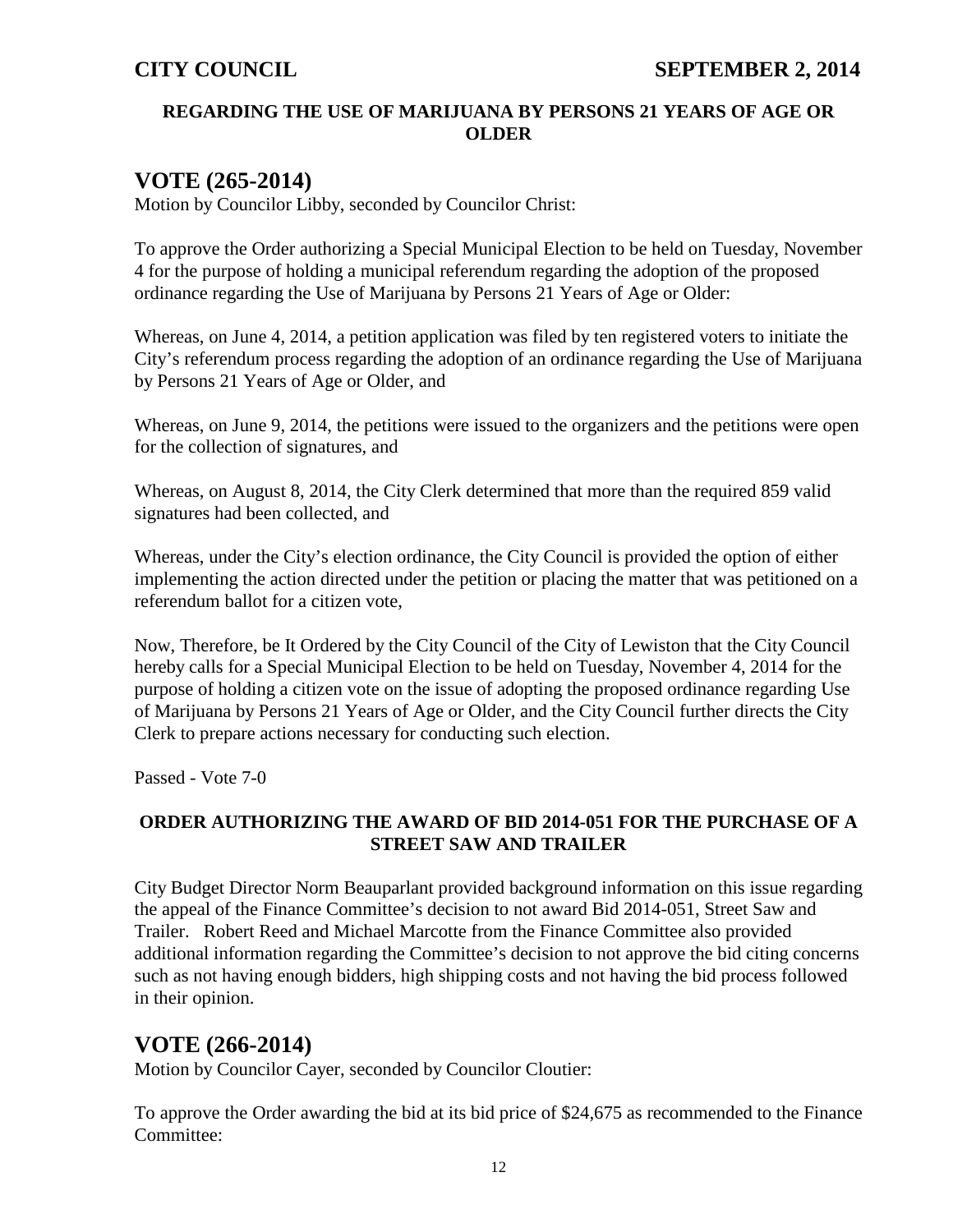Whereas, the FY 2015 budget approved by the City Council included the appropriation of unassigned Fund Balance for Capital Outlay purchases and other one-time costs; and

Whereas, among the items authorized to be purchased from these funds was a street saw and trailer; and

Whereas, in accordance with the City's purchasing policy, a request for bids was issued for this equipment and three (3) competing bids were received and evaluated by staff; and

Whereas, on August 18, 2014, a recommendation to award the bid to the low bidder meeting specifications was made to the Finance Committee by the Director of Budget and Purchasing; and

Whereas, the Finance Committee subsequently failed to award the bid on a vote of 2 in favor, 2 opposed, and 1 abstention; and

Whereas, given that the City's purchasing policy was adhered to in all respects, the action of the Finance Committee to fail to award the bid was incorrect; and

Whereas, city staff, in accordance with the provisions of the City Charter establishing the Finance Committee and its powers and duties, has appealed this action to the City Council; and

Whereas, the Council has reviewed the Appeal and has determined that the bid solicitation and award recommendation was done in a manner consistent with City Policy;

Now, therefore, be It Ordered by the City Council of the City of Lewiston that Bid 2014-051 Street Saw and Trailer be awarded to Hertz Equipment, Scarborough, Maine, at their bid price of \$24,675.

Passed - Vote 5-2 (Councilors Dubois and Lachance opposed)

## **APPOINTMENT OF A CITY COUNCIL MEMBER TO THE SCHOOL COMMITTEE**

The Mayor nominated Councilor Cloutier to serve as the Council's representative to the School Committee. There were no other nominations presented at this time.

# **VOTE (267-2014)**

Motion by Councilor D'Auteuil, seconded by Councilor Christ:

To receive the Mayor's nomination of Councilor Cloutier to serve as the City Council representative to the Lewiston School Committee, and to appoint Councilor Cloutier to serve on the School Committee for the remainder of the current term set to expire January 4, 2016. Passed - Vote 7-0

### **APPOINTMENT OF A COMMUNTY MEMBER TO THE SCHOOL REDISTRICTING COMMITTEE**